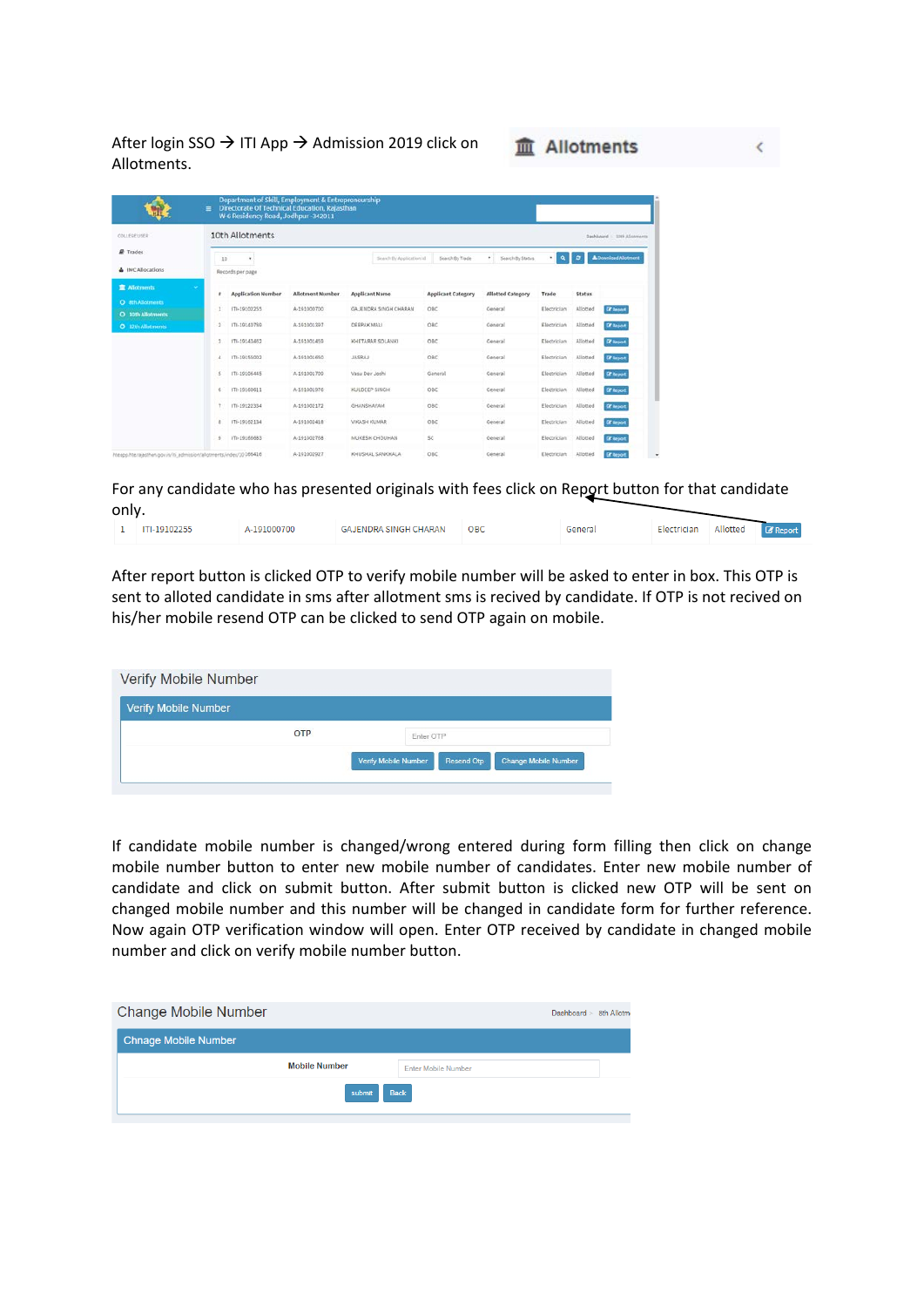After mobile number is verified candidate details page is open and you can check name, father name documents etc.

Select Shift/Unit from drop down to admit candidate in specific shift Unit. Note that only applicable shift/unit as per seat matrix vaccant seats will be available to fill using drop down.

Click on download button for each document to verify with originals



**GANAGAR** tment Reportin

 $\bigcirc$ Yes  $\bigcirc$ No

Action

 $\Box$  $\Box$ 

 $\Box$ 

 $\Box$ 

 $\Box$ 

 $B$  Su

**Remark Document:** Choose File No file chosen

|                        | Deparation of Okin, Employment & Entrepreneuronip<br>Directorate Of Technical Education, Rajasthan<br>$\equiv$<br>W-6 Residency Road, Jodhpur -342011 |                                                                                                | GOVT. ITI, ANUPGARH (SRI GANGANAGA |
|------------------------|-------------------------------------------------------------------------------------------------------------------------------------------------------|------------------------------------------------------------------------------------------------|------------------------------------|
| <b>OLLEGE USER</b>     | <b>Allotment Reporting</b>                                                                                                                            |                                                                                                | Dashboard > 8th Allotment Rep      |
| <b>7</b> Trades        |                                                                                                                                                       | Applicant shift: *<br><b>Applicant unit:</b> *                                                 |                                    |
| <b>IMC Allocations</b> |                                                                                                                                                       | Select Applicant shift<br>Select Applicant unit<br>$\checkmark$                                |                                    |
| <b>Allotments</b>      |                                                                                                                                                       | <b>■ To Do List</b>                                                                            |                                    |
| <b>8th Allotments</b>  | <b>GEET BALA</b>                                                                                                                                      | #<br>Task                                                                                      | <b>Status</b>                      |
| 10th Allotments        | <b>Father's Name: BHAGIRATH</b>                                                                                                                       |                                                                                                |                                    |
| Verify Student Mobile  | Allotted Trade: Welder                                                                                                                                | 1. Check Original Copy of OBC Certificate                                                      | ○Correct ○Incorrect                |
| View Profile           | Allotted Category: gen                                                                                                                                | Check Original copy of 8th Marksheet and 8th percentage is equal to 90.0000%<br>2 <sup>1</sup> | OIncorrect<br>○ Correct            |
| Admission Calender     | Gender: Female                                                                                                                                        | Check Original copy of Date of Birth certificate and Date of Birth 08/07/2006<br>3.            | ○Correct ○Incorrect                |
|                        | 丛 Date of Birth                                                                                                                                       | Check Original copy of is equal to 370028424471<br>4.                                          | ○ Correct<br><b>OIncorrect</b>     |
|                        | 08/07/2006                                                                                                                                            | 图 Voter ID Available                                                                           |                                    |
|                        | <b>9 Address Detail</b><br>WADD NO 17 NEAD CLID IA DAM KLOUKKLK DAGG.                                                                                 | #<br>Task                                                                                      | <b>Status</b>                      |

1. Voter ID Available

# Type

Remark:

图 Change Request For

1. Name: (GEET BALA)

5. **UID:**  $(370028424471)$ 

Let Download Application

2. Father Name: (BHAGIRATH) 3. Mother Name: (MAYA DEVI)

4 Email: (viiavlakhesar@gmail.com)

Select "correct" option from each document after verifying the same.

ANUPGARH, ANUPGARH, Anupgarh, Sri

Ganganagar, Rajasthan-335701

vijaylakhesar@gmail.com

0 9662203563

If any correction in required check appropriate box in "change request for" section and fill in the remarks box regarding what change is required. If any supporting document for change request is required/presented by candidate upload the same using "remark document upload" button and click submit button.